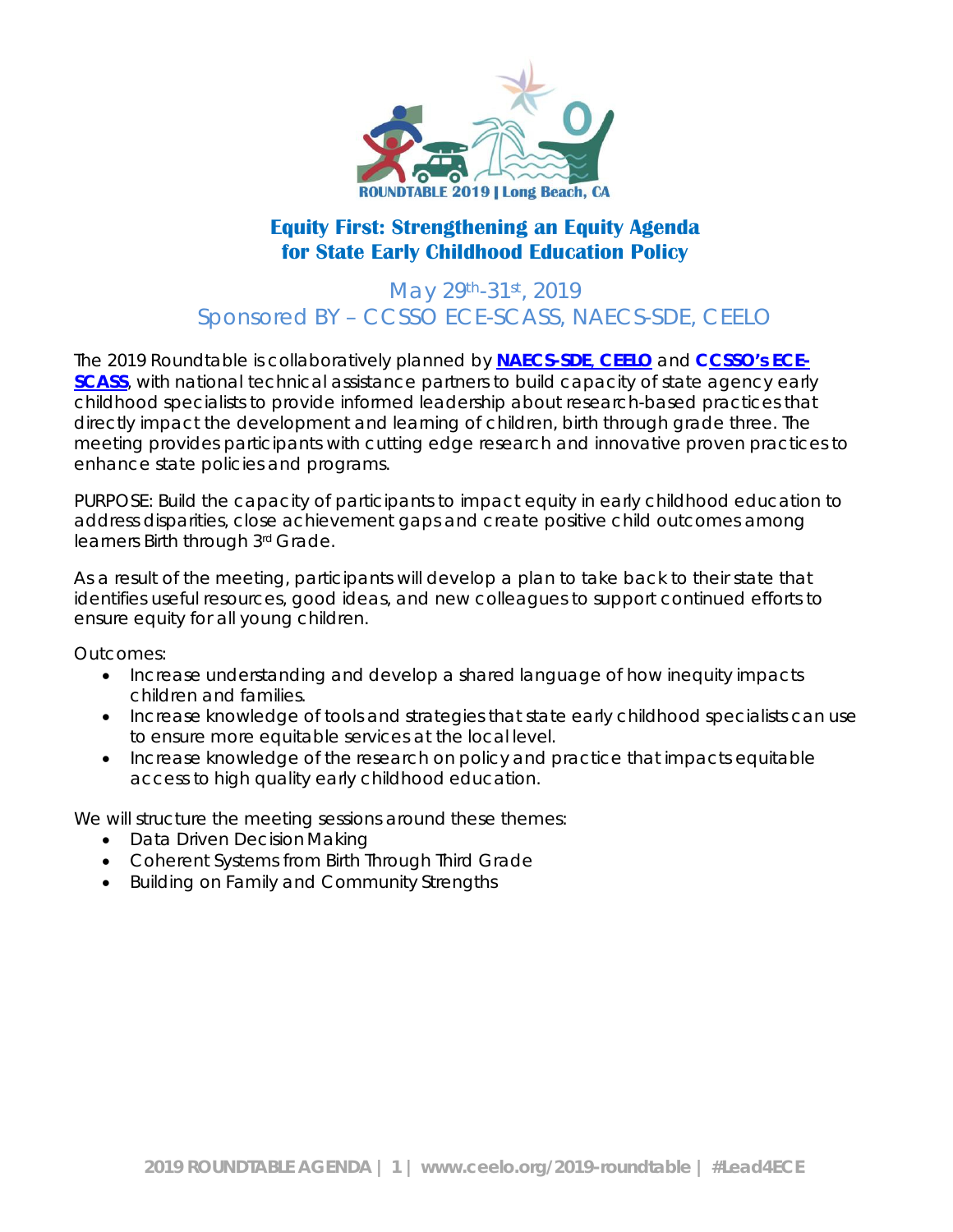|                                                                         | PRE-CONFERENCE DAY: Wednesday - May 29, 2019                                                                                                                                                                                                                                                                                                                                                                                                                                                                                                               |  |  |
|-------------------------------------------------------------------------|------------------------------------------------------------------------------------------------------------------------------------------------------------------------------------------------------------------------------------------------------------------------------------------------------------------------------------------------------------------------------------------------------------------------------------------------------------------------------------------------------------------------------------------------------------|--|--|
| $7:30am - 1:00pm$<br><b>Centennial B Foyer</b>                          | <b>Pre-Registration</b>                                                                                                                                                                                                                                                                                                                                                                                                                                                                                                                                    |  |  |
| $7:30am - 9:00am$<br><b>Centennial A &amp; Terrace</b>                  | <b>CCSSO SCASS Workgroup Breakfast (Workgroup Members Only)</b>                                                                                                                                                                                                                                                                                                                                                                                                                                                                                            |  |  |
| $8:30am - 3:00pm$<br>Casablanca                                         | CEELO Leadership Academy Fellows Meeting (all fellows invited)                                                                                                                                                                                                                                                                                                                                                                                                                                                                                             |  |  |
| $9:00am - 3:15pm$                                                       | <b>CCSSO SCASS Workgroup: Developing a Balanced Early Childhood</b>                                                                                                                                                                                                                                                                                                                                                                                                                                                                                        |  |  |
| <b>Melbourne</b>                                                        | Assessment System Through Test Selection and Validation                                                                                                                                                                                                                                                                                                                                                                                                                                                                                                    |  |  |
| $12:00 \text{pm} - 1:00 \text{pm}$<br><b>Centennial A &amp; Terrace</b> | <b>CCSSO SCASS Workgroup Lunch (Workgroup Members Only)</b>                                                                                                                                                                                                                                                                                                                                                                                                                                                                                                |  |  |
| $2:00 \text{pm} - 4:00 \text{pm}$                                       | <b>NAECS-SDE Member Focus Group and Reflection</b>                                                                                                                                                                                                                                                                                                                                                                                                                                                                                                         |  |  |
| <b>Barcelona</b>                                                        |                                                                                                                                                                                                                                                                                                                                                                                                                                                                                                                                                            |  |  |
| $4:30$ pm – 7:30pm<br><b>Hotel Lobby</b>                                | Welcome Reception hosted by Lakeshore Learning Company<br>4:00pm - 7:30pm - Ongoing transportation to/from hotel<br>$\circ$ 4:00pm - Bus #1 Departure<br>$\circ$ 4:30pm - Bus #2 Departure<br>5:15pm - 7:00pm - Welcome and Reception<br>6:00pm - 6:30pm - Guided tours of Lakeshore Learning<br>Campus<br>7:00pm - End Reception<br>$\bullet$                                                                                                                                                                                                             |  |  |
| CONFERENCE DAY ONE: Thursday - May 30, 2019                             |                                                                                                                                                                                                                                                                                                                                                                                                                                                                                                                                                            |  |  |
| $7:00am - 9:30am$<br><b>Centennial B Foyer</b>                          | Registration                                                                                                                                                                                                                                                                                                                                                                                                                                                                                                                                               |  |  |
| $7:00am - 8:30am$<br><b>Centennial A &amp; Terrace</b>                  | <b>Breakfast</b>                                                                                                                                                                                                                                                                                                                                                                                                                                                                                                                                           |  |  |
| $7:00am - 8:30am$<br><b>Centennial B</b>                                | <b>NAECS-SDE Business Meeting</b>                                                                                                                                                                                                                                                                                                                                                                                                                                                                                                                          |  |  |
|                                                                         |                                                                                                                                                                                                                                                                                                                                                                                                                                                                                                                                                            |  |  |
| $8:45am - 9:30am$<br><b>Centennial B</b>                                | <b>Welcome and Opening Remarks</b><br>Speakers:<br>Lauren Zbyszinski, President, & Noel Kelty, Vice President,<br>NAECS-SDE<br>Rolf Grafwallner, Program Director, Early Childhood, CCSSO<br><b>Shannon Christian, Director of the Office of Child Care, U.S.</b><br>D.H.H.S. Administration for Children and Families<br>Jim Lesko, Director, PDG-B5 TA Task Lead, Atlas Research<br>Deb Adams, Policy Committee, NAECS-SDE<br>$\bullet$                                                                                                                  |  |  |
| $9:30am - 10:30am$<br><b>Centennial B</b><br>10:30am - 10:45am          | Opening Plenary - Setting an Equity Agenda for Early Childhood<br>Education<br>Speakers:<br>Mary Louise Hemmeter, Professor of Special Education,<br>Vanderbilt University<br>Walter Gilliam, Professor, Child Study Center and of<br>Psychology; Professor of Psychology; Director, The Edward<br>Zigler Center in Child Development and Social Policy<br>Kelli Bohanan, Director of Early Learning Programs,<br>$\bullet$<br>Washington State Department of Education<br>Facilitator: Lauren Zbyszinski, President, NAECS-SDE<br><b>Networking Break</b> |  |  |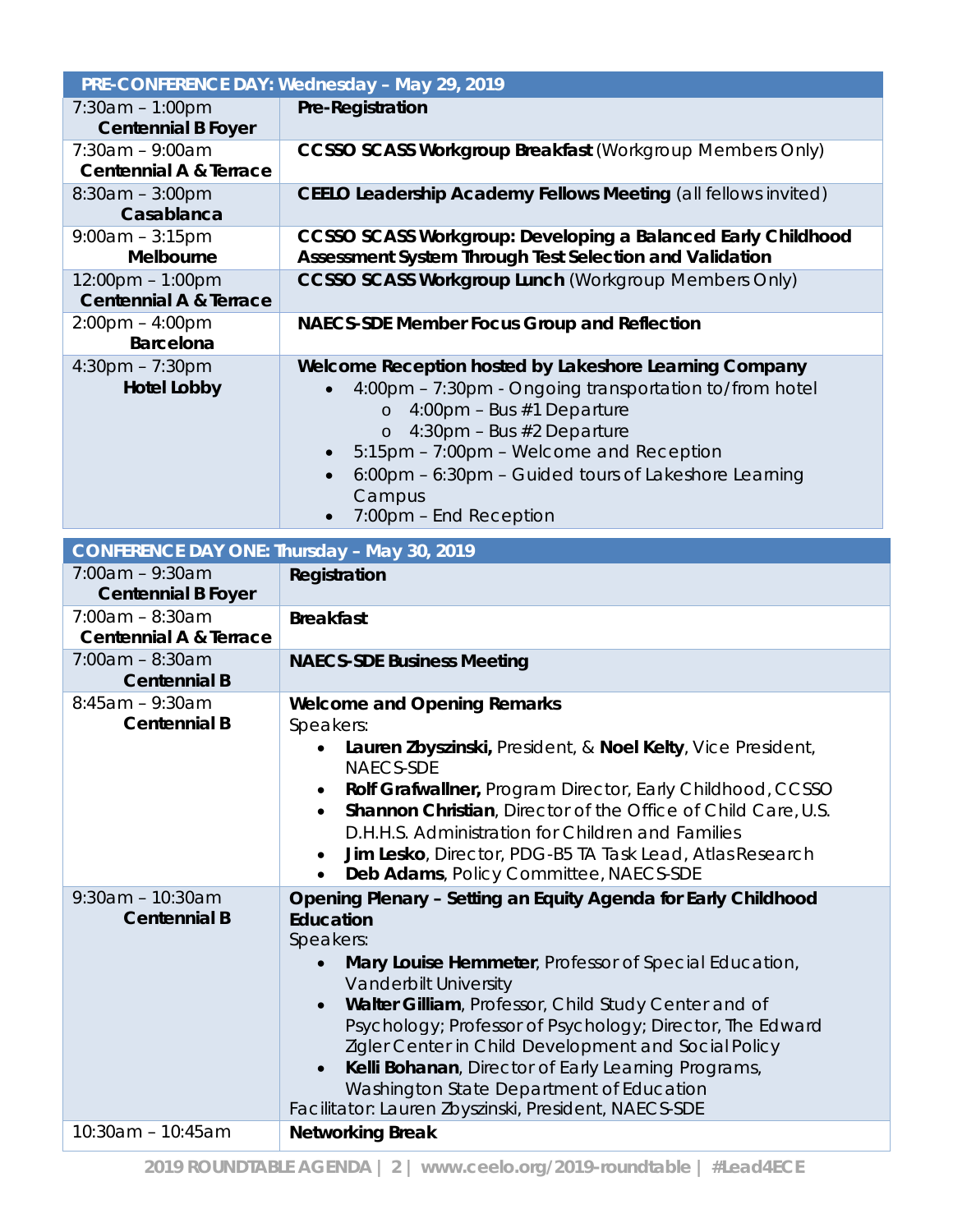| <b>CONFERENCE DAY ONE: Thursday - May 30, 2019</b>       |                                                                                                                                                                                                                                                                                                                                                                                                                                                                                                                                                                                                                                                                                                                                                                       |
|----------------------------------------------------------|-----------------------------------------------------------------------------------------------------------------------------------------------------------------------------------------------------------------------------------------------------------------------------------------------------------------------------------------------------------------------------------------------------------------------------------------------------------------------------------------------------------------------------------------------------------------------------------------------------------------------------------------------------------------------------------------------------------------------------------------------------------------------|
| 10:45am - 12:15pm<br><b>Centennial B</b>                 | <b>Breakout Session #1</b><br><b>Data Driven Decision Making</b><br>Using Cost Modeling Tools for Strategic Planning.<br>Participants will learn how the Cost of Preschool Quality and<br>Revenue Tool (CPQ&R) and the State Administrative Cost of<br>Quality Tool (SACQ) can provide useful information to inform<br>strategic planning. A brief overview of each tool will be<br>provided, followed by interactive exercises to show how the<br>SACQ can be used in the context of your state and personal<br>accounts from state specialists currently using the SACQ.<br>Speakers: Karin Gantz (WA), Robin Wilkins (NJ), and Brenda Kofahl (NM)                                                                                                                  |
| <b>Barcelona</b><br>&Casablanca                          | <b>Coherent Systems from Birth Through Third Grade</b><br>$\bullet$<br>How the Previous and New Federal Preschool Development<br><b>Grants Are Supporting Coherent Systems.</b><br>State specialists who are overseeing both new PDG-B5<br>grants and those who had PDG Legacy grants will share their<br>overall approach to supporting coherent state systems with<br>PDG grant funds, the way they are addressing equity,<br>promising approaches, and lessons learned. Participants will<br>learn promising approaches and lessons learned from states<br>using PDG to address issues of equity in coherent systems.<br>Speakers: Jana Martella (CEELO), Sue Reed and Karen Bergeron<br>(ME), Nasha Patel (LA), Kelli Bohanon (WA); and Lauren Zbyszinski<br>(TX) |
| Tokyo<br>&Vancouver                                      | <b>Building on Family and Community Strengths</b><br>Introduction to Developing and Implementing Equitable and<br>Culturally Sensitive Birth to Grade 12 Family Engagement<br>Frameworks.<br>This session will introduce the CCSSO State Consortium on<br>Family Engagement network and highlight state exemplars<br>in network to share best practices and lessons learned.<br>Speakers: Sheryll Famularcano (CCSSO), Monica May (MS), Wendy<br>Burgess (SC), Noel Kelty (MI), and Vito Borrello (NAFSCE)                                                                                                                                                                                                                                                            |
| $12:15$ pm – 1:45pm<br><b>Centennial B</b>               | Plenary Lunch - Looking Forward: A Changing America & the<br><b>Context for Early Childhood Education</b><br>Speaker:<br>Manuel Pastor, Professor, Sociology and American Studies &<br>Ethnicity; Director, USC Program for Environmental and<br>Regional Equity (PERE); Director, USC Center for the Study of<br>Immigrant Integration<br>Moderator: Rolf Grafwallner, Program Director, Early Childhood,<br>CCSSO                                                                                                                                                                                                                                                                                                                                                   |
| $1:45$ pm $- 2:00$ pm                                    | <b>Transition to Breakouts</b>                                                                                                                                                                                                                                                                                                                                                                                                                                                                                                                                                                                                                                                                                                                                        |
| $2:00 \text{pm} - 3:15 \text{pm}$<br><b>Centennial B</b> | <b>Breakout Session #2</b><br>Data Driven Decision Making                                                                                                                                                                                                                                                                                                                                                                                                                                                                                                                                                                                                                                                                                                             |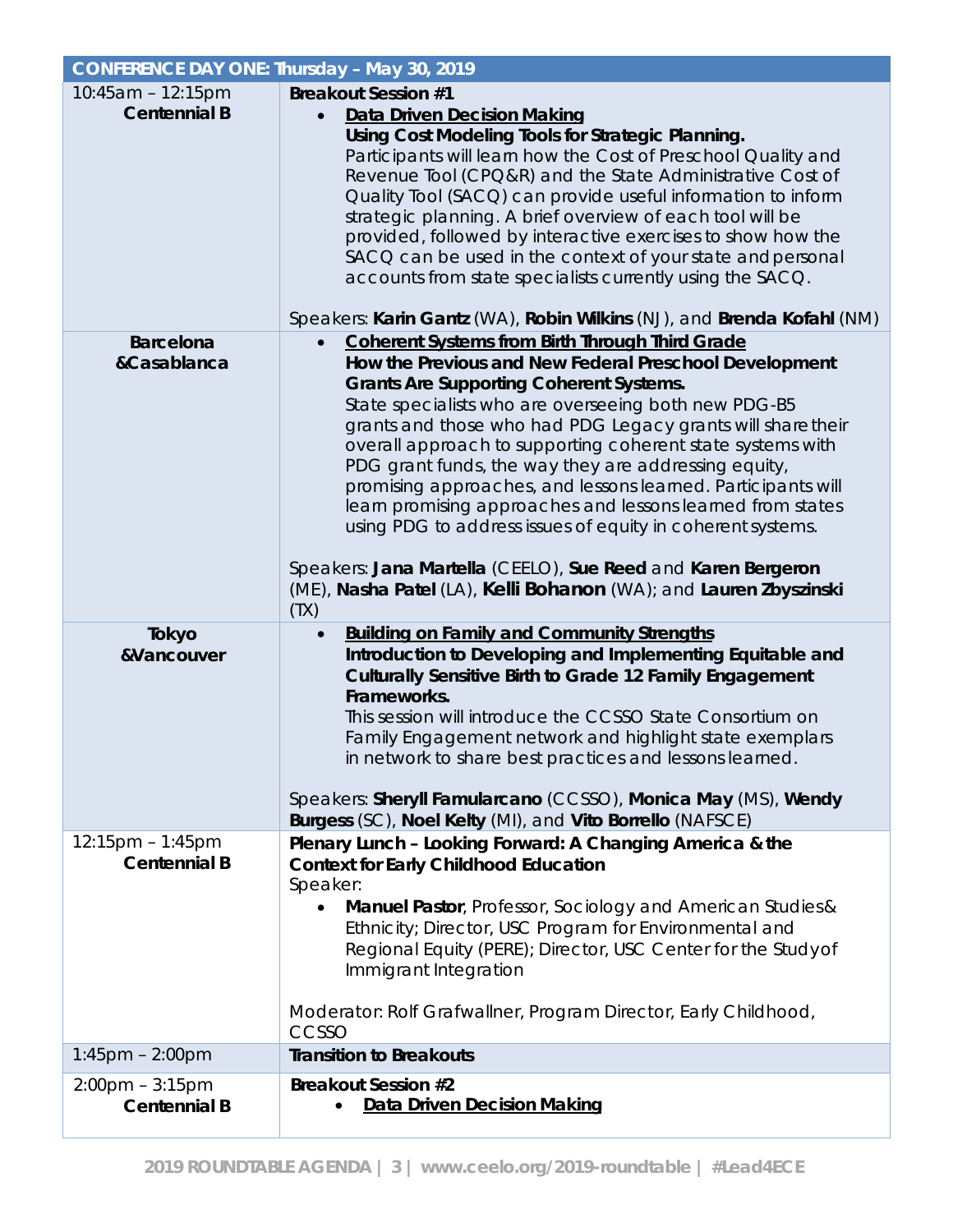| <b>CONFERENCE DAY ONE: Thursday - May 30, 2019</b> |                                                                                                                                                                                                                                                                                                                                                                                                                                                                                                                                                                                                                                                                                                                                                                                                               |  |
|----------------------------------------------------|---------------------------------------------------------------------------------------------------------------------------------------------------------------------------------------------------------------------------------------------------------------------------------------------------------------------------------------------------------------------------------------------------------------------------------------------------------------------------------------------------------------------------------------------------------------------------------------------------------------------------------------------------------------------------------------------------------------------------------------------------------------------------------------------------------------|--|
|                                                    | Identifying State-Level Data for Short- and Long-Term Planning.<br>State specialists will participate in interactive exercises to identify<br>readily available data that can be used to inform stakeholders,<br>leadership/legislators, and internal planning. State presenters<br>will share examples of state data being used to drive decision<br>making around issues of equity.<br>Speakers: Melody Hobson (NE), Tracye Strichik (AL), and Gwyn                                                                                                                                                                                                                                                                                                                                                         |  |
| <b>Barcelona</b>                                   | <b>Bachtle/Lillian Green (OR)</b><br><b>Coherent Systems from Birth Through Third Grade</b><br>$\bullet$                                                                                                                                                                                                                                                                                                                                                                                                                                                                                                                                                                                                                                                                                                      |  |
| &Casablanca                                        | What are Effective State Offices of Early Learning and How<br>Do They Address Equity.<br>Specialists from states with different organizational structures<br>will report on how their state offices of early learning are<br>supporting coherent state systems that address equity.<br>Speakers: Lori Connors-Tadros (CEELO), Andy Gomm and Brenda<br>Kofahl (NM), Cyndi Lessner (MD), Anji Gallanos (CO) and Brett<br>Walker (OR)                                                                                                                                                                                                                                                                                                                                                                            |  |
| Tokyo                                              | <b>.</b> Building on Family and Community Strengths Statewide                                                                                                                                                                                                                                                                                                                                                                                                                                                                                                                                                                                                                                                                                                                                                 |  |
| &Vancouver                                         | Implementation of the Pyramid Model: Driving Change<br>to All Levels of the System.<br>This session will focus on the statewide implementation of the<br>Pyramid Model for Supporting Social Emotional Competence<br>in Young Children. The session will include an overview of the<br>Pyramid Model and its evidence-base, as well as a<br>description of an approach for supporting statewide scale up<br>of evidence-based practices. The presenters will describe<br>Illinois' approach to implement the Pyramid Model statewide.<br>Finally, they will describe a process and tool that can be used<br>by programs to track behavior incidences and identify<br>potential sources of bias in disciplinary practices.<br>Speakers: Mary Louise Hemmeter (Vanderbilt University) and Jenny<br>Metcalf (IL) |  |
| $3:15$ pm $-3:30$ pm                               | <b>Break</b>                                                                                                                                                                                                                                                                                                                                                                                                                                                                                                                                                                                                                                                                                                                                                                                                  |  |
| $3:30$ pm $-4:45$ pm<br><b>Centennial B</b>        | <b>Legacy 2030 Pioneers in Early Education: Reflections on Ensuring</b><br><b>Equity in Early Childhood Education</b><br>Speakers:<br>Barbara Bowman, Co-Founder and Irving B. Harris Professor,<br>$\bullet$<br>Erikson Institute<br>Larry Schweinhart, President Emeritus, HighScope Educational<br><b>Research Foundation</b><br>Valora Washington, CEO, Council for Professional Recognition<br>$\bullet$<br>Marilou Hyson, Early Childhood Development Consultant<br>$\bullet$<br>Linda Espinosa, Professor Emeritus of Early Childhood<br>Education, University of Missouri, Columbia<br>Evelyn Moore, Founder and Director, National Black Child<br>Development Institute<br>W. Steven Barnett, Senior Co-Director, National Institute for                                                             |  |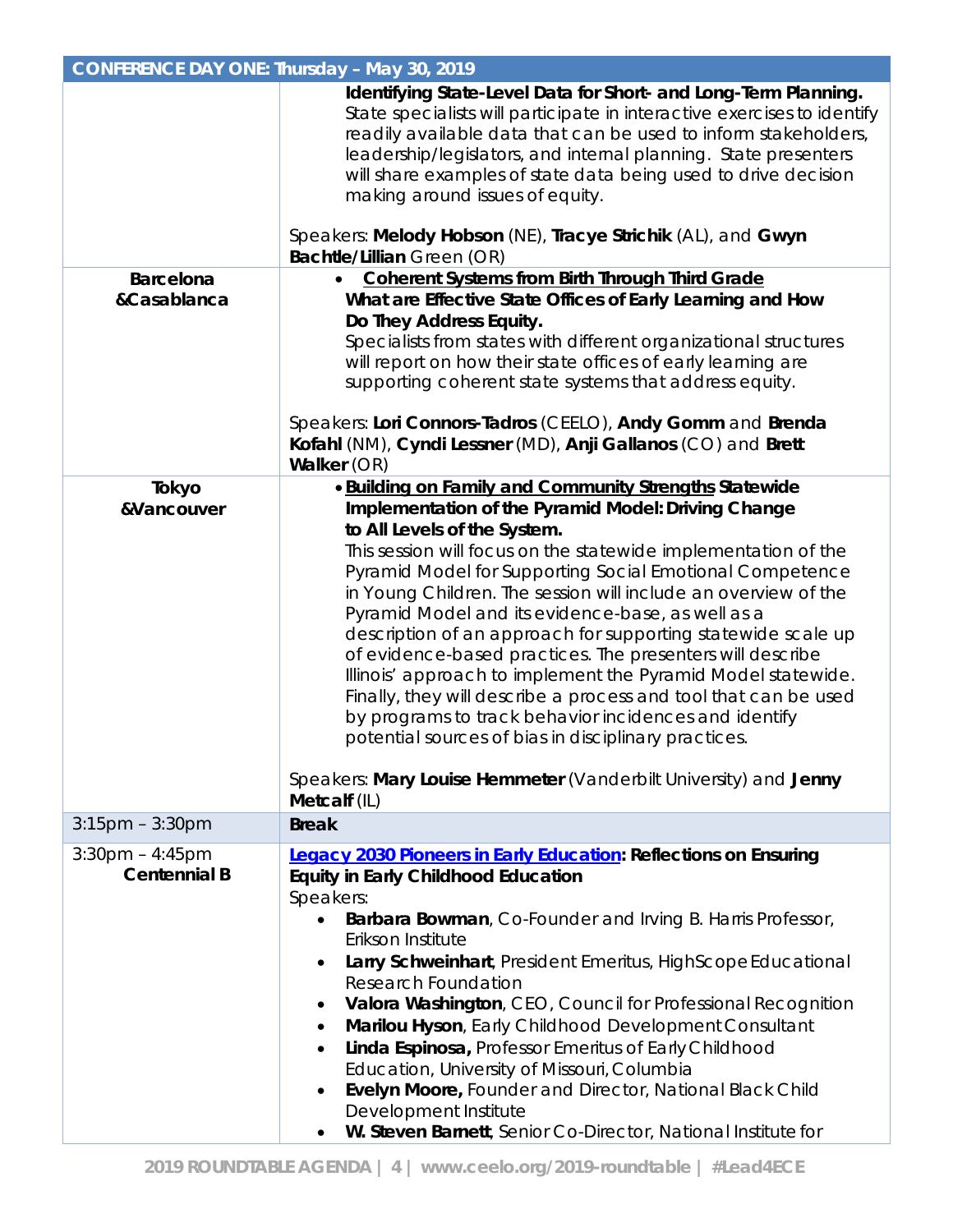| CONFERENCE DAY ONE: Thursday - May 30, 2019 |                                                                                                                |  |
|---------------------------------------------|----------------------------------------------------------------------------------------------------------------|--|
|                                             | Early Education Research                                                                                       |  |
|                                             | Facilitators: Noel Kelty, MI/NAECS-SDE and Lori Connors-Tadros,<br>CFFI O                                      |  |
| $4:45$ pm – 5:30pm<br><b>Centennial B</b>   | Reaction to Legacy Panel on Ensuring Equity<br>Speaker:<br>Deb Adams, Policy Committee, NAECS-SDE<br>$\bullet$ |  |
| 6:30 <sub>pm</sub>                          | <b>Light Award Reception and Dinner</b>                                                                        |  |

| <b>CONFERENCE DAY TWO: Friday - May 31, 2019</b>       |                                                                                                                                                                                                                                                                                                                                                                                                                                                                                                                                                                                                                                                                                                                                                                                                                                                                    |  |
|--------------------------------------------------------|--------------------------------------------------------------------------------------------------------------------------------------------------------------------------------------------------------------------------------------------------------------------------------------------------------------------------------------------------------------------------------------------------------------------------------------------------------------------------------------------------------------------------------------------------------------------------------------------------------------------------------------------------------------------------------------------------------------------------------------------------------------------------------------------------------------------------------------------------------------------|--|
| $7:00am - 8:15am$<br><b>Centennial A &amp; Terrace</b> | <b>Breakfast and Networking</b>                                                                                                                                                                                                                                                                                                                                                                                                                                                                                                                                                                                                                                                                                                                                                                                                                                    |  |
| $8:15am - 8:45am$<br><b>Centennial B</b>               | Welcome Back - Reflections on Day 1                                                                                                                                                                                                                                                                                                                                                                                                                                                                                                                                                                                                                                                                                                                                                                                                                                |  |
| $8:45am - 9:45am$<br><b>Centennial B</b>               | Plenary - Research to Inform an Equity Agenda for Early Childhood<br>Education<br>Speaker:<br>W. Steven Barnett, Senior Co-Director, National Institute for<br>$\bullet$<br>Early Education Research (NIEER)                                                                                                                                                                                                                                                                                                                                                                                                                                                                                                                                                                                                                                                       |  |
| $9:45am - 10:00am$                                     | <b>Networking Break</b>                                                                                                                                                                                                                                                                                                                                                                                                                                                                                                                                                                                                                                                                                                                                                                                                                                            |  |
| 10:00am - 11:30am<br><b>Centennial B</b>               | <b>Breakout Session #3</b><br><b>Data Driven Decision Making</b><br>$\bullet$<br>Blending Funding to Support Early Learning: A National and State<br>Perspective.<br>This session will provide a state-by-state analysis on the creation<br>of an integrated early childhood system to support children in<br>families. The Missouri Department of Education and California<br>Department of Education will provide an overview from state<br>perspectives on how they have uniquely coordinated federal<br>funds at a state level.<br>Speakers: Linda Smith (Bipartisan Policy Center), Angie Nickel (MS),<br>Julia Cowell (MS), and Cecelia Fisher-Dahms (CA)                                                                                                                                                                                                    |  |
| <b>Barcelona</b><br>&Casablanca                        | <b>Coherent Systems from Birth Through Third Grade</b><br>$\bullet$<br>Best Practices and Evidence-Based Approaches to Creating<br>More Coherent and Equitable Systems from Birth through<br><b>Third Grade.</b><br>In light of ESSA and PDG-B5 requirements to use evidence-<br>based approaches to creating coherent systems, the session<br>will share research findings and best practices from states<br>engaged in approaches to supporting coherence at the<br>state and local levels. Participants will access evidence-<br>based approaches to creating more coherent systems, will<br>learn best practices from other states, and will consider<br>unintended consequences of state policies in exacerbating<br>existing inequity.<br>Speakers: Diane Schilder, (CEELO), Betsy Lin (IA), Tom Rendon (IA),<br>Tonya Coston (NJ), and Kathy Hebbeler (SRI) |  |
| Tokyo                                                  | <b>Building on Family and Community Strengths</b>                                                                                                                                                                                                                                                                                                                                                                                                                                                                                                                                                                                                                                                                                                                                                                                                                  |  |
| &Vancouver                                             | Introduction to Language-Focused Family Engagement.                                                                                                                                                                                                                                                                                                                                                                                                                                                                                                                                                                                                                                                                                                                                                                                                                |  |